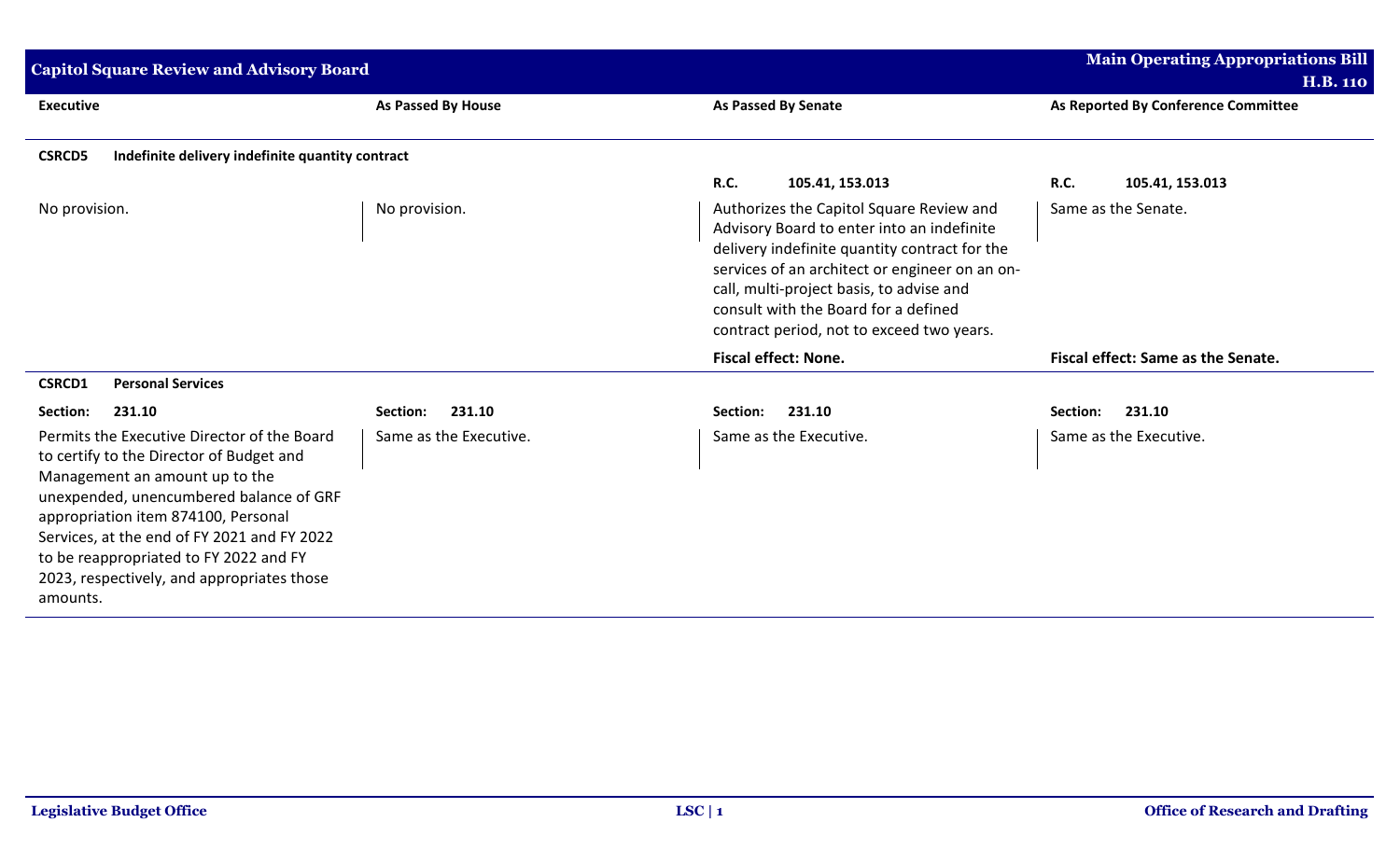| <b>Capitol Square Review and Advisory Board</b>                                                                                                                                                                                                                                                                                                                            | <b>Main Operating Appropriations Bill</b> |                                                                                                                                                                                                                                                                                                                                                                                                                                                                                                  |                                                        |
|----------------------------------------------------------------------------------------------------------------------------------------------------------------------------------------------------------------------------------------------------------------------------------------------------------------------------------------------------------------------------|-------------------------------------------|--------------------------------------------------------------------------------------------------------------------------------------------------------------------------------------------------------------------------------------------------------------------------------------------------------------------------------------------------------------------------------------------------------------------------------------------------------------------------------------------------|--------------------------------------------------------|
| <b>Executive</b>                                                                                                                                                                                                                                                                                                                                                           | As Passed By House                        | <b>As Passed By Senate</b>                                                                                                                                                                                                                                                                                                                                                                                                                                                                       | <b>H.B. 110</b><br>As Reported By Conference Committee |
| <b>CSRCD2</b><br><b>Maintenance and Equipment</b>                                                                                                                                                                                                                                                                                                                          |                                           |                                                                                                                                                                                                                                                                                                                                                                                                                                                                                                  |                                                        |
| Section:<br>231.10                                                                                                                                                                                                                                                                                                                                                         | 231.10<br>Section:                        | 231.10<br>Section:                                                                                                                                                                                                                                                                                                                                                                                                                                                                               | Section:<br>231.10                                     |
| (1) Permits the Executive Director of the<br>Board to certify to the Director of Budget<br>and Management an amount up to the<br>unexpended, unencumbered balance of GRF<br>appropriation item 874320, Maintenance<br>and Equipment, at the end of FY 2021 and<br>FY 2022 to be reappropriated to FY 2022 and<br>FY 2023, respectively, and appropriates<br>those amounts. | (1) Same as the Executive.                | (1) Same as the Executive.                                                                                                                                                                                                                                                                                                                                                                                                                                                                       | (1) Same as the Executive.                             |
| (2) No provision.                                                                                                                                                                                                                                                                                                                                                          | (2) No provision.                         | (2) Earmarks up to \$100,000 of GRF<br>appropriation item 874320, Maintenance<br>and Equipment, in fiscal year 2022 for a<br>comprehensive security assessment of the<br>Capitol Square Complex, which consists of<br>the Statehouse, Senate Building,<br>Underground Parking Garage, and related<br>grounds.                                                                                                                                                                                    | (2) Same as the Senate.                                |
| (3) No provision.                                                                                                                                                                                                                                                                                                                                                          | (3) No provision.                         | $(3)$ Earmarks up to \$50,000 of GRF<br>appropriation item 874320, Maintenance<br>and Equipment, in fiscal year 2022 for a<br>Statehouse display of borrowed or<br>purchased United States, Ohio, or Ohio<br>military flags that have historical significance<br>to the state of Ohio. Specifies that the use of<br>these funds be subject to the approval of<br>the Capitol Square Review and Advisory<br>Board and requires the Board to consult<br>with the Ohio History Connection regarding | (3) Same as the Senate.                                |